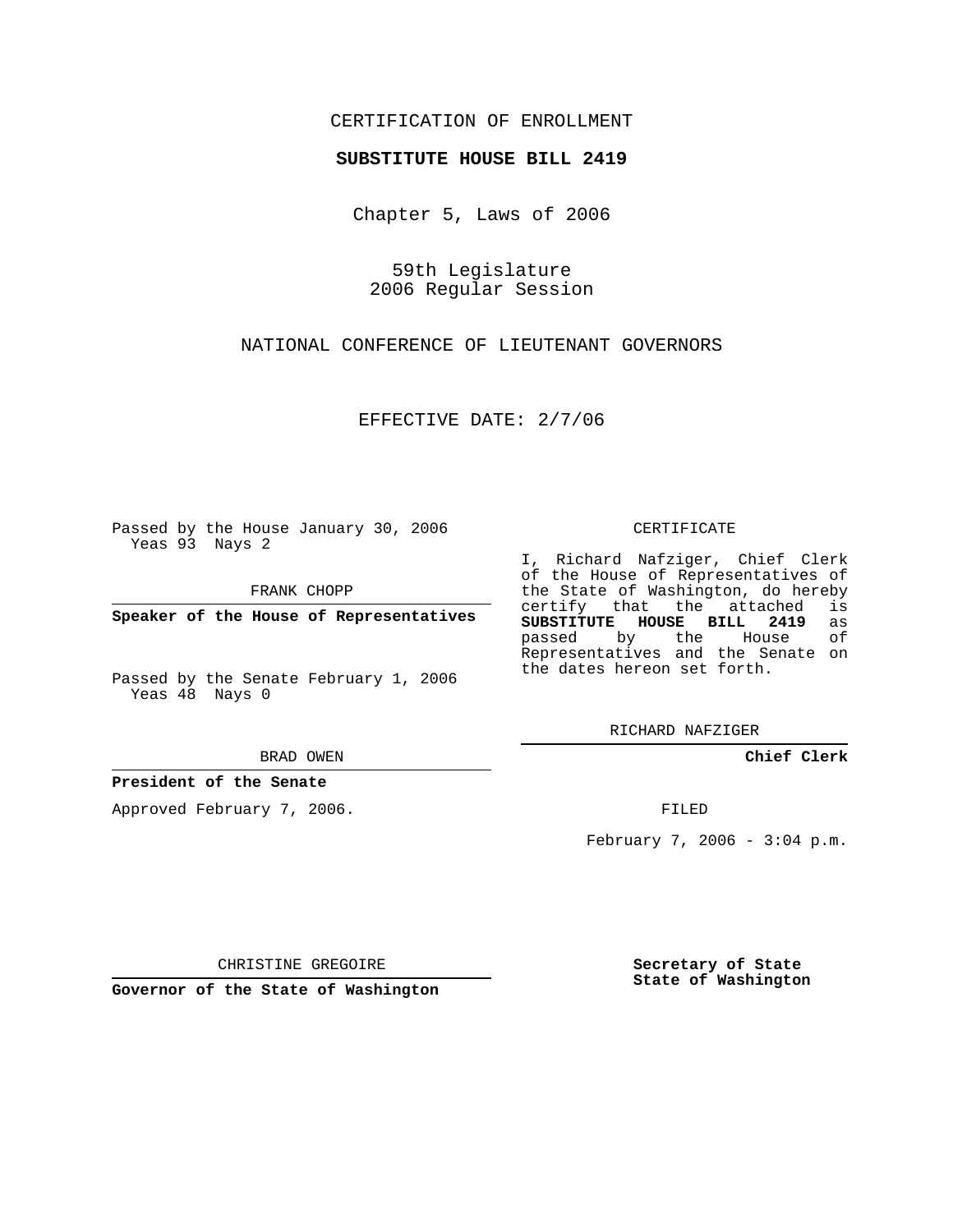# **SUBSTITUTE HOUSE BILL 2419** \_\_\_\_\_\_\_\_\_\_\_\_\_\_\_\_\_\_\_\_\_\_\_\_\_\_\_\_\_\_\_\_\_\_\_\_\_\_\_\_\_\_\_\_\_

\_\_\_\_\_\_\_\_\_\_\_\_\_\_\_\_\_\_\_\_\_\_\_\_\_\_\_\_\_\_\_\_\_\_\_\_\_\_\_\_\_\_\_\_\_

Passed Legislature - 2006 Regular Session

### **State of Washington 59th Legislature 2006 Regular Session**

**By** House Committee on State Government Operations & Accountability (originally sponsored by Representatives Haigh, Nixon, Clibborn and McDermott; by request of Lieutenant Governor)

READ FIRST TIME 01/27/06.

 AN ACT Relating to hosting the national conference of lieutenant governors; amending RCW 42.52.150; creating new sections; and declaring an emergency.

BE IT ENACTED BY THE LEGISLATURE OF THE STATE OF WASHINGTON:

 NEW SECTION. **Sec. 1.** The legislature finds that due to the massive devastation inflicted on the city of New Orleans by hurricane Katrina on August 29, 2005, the city of New Orleans will not be able to meet its obligation to host the national lieutenant governors' association's annual conference scheduled for July 17 through July 19, 2006. As a result of this unfortunate situation, the members of the national lieutenant governors' association officially pressed to have Washington state host the next annual conference in Seattle, Washington, and lieutenant governor Brad Owen has agreed to do so. The legislature further finds, in recognition of the unprecedented situation created by this natural disaster, the high national visibility of this important event, and due to the limited amount of time remaining for planning and fund-raising, it is necessary to initiate fund-raising activities for this national conference as soon as possible.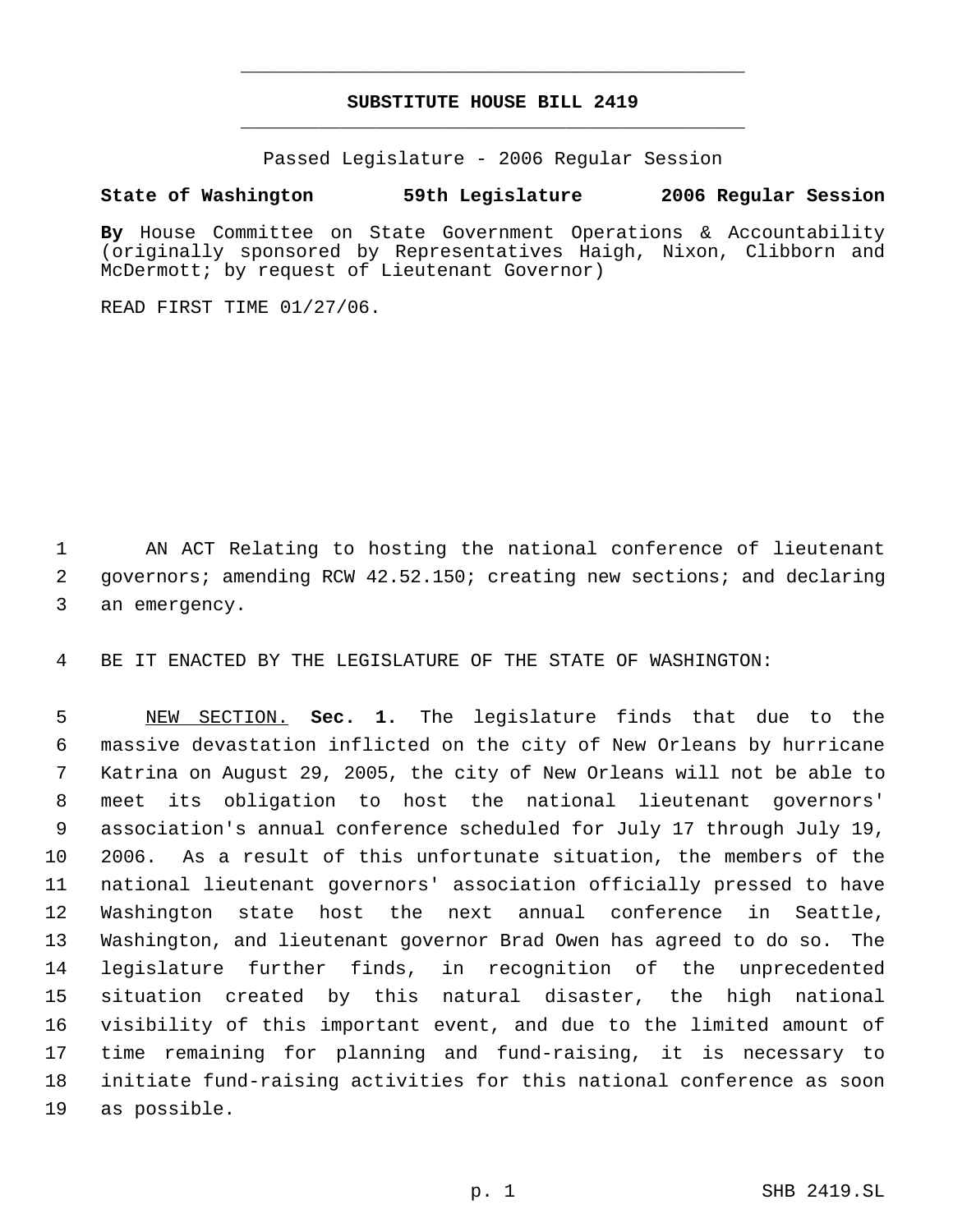NEW SECTION. **Sec. 2.** When soliciting gifts, grants, or donations solely for the purpose of hosting the 2006 official conference of the national lieutenant governors' association to be held in Seattle, Washington, as approved by the lieutenant governor of the state of Washington, the lieutenant governor, and his or her staff designated by the lieutenant governor for this purpose, are presumed not to be in violation of the solicitation, receipt of gift, and conflict of interests with official duties provisions in chapter 42.52 RCW. For the purposes of this section, the national lieutenant governors' association must include among its membership the Washington state lieutenant governor. The solicitation of gifts, grants, or donations for the purpose of hosting the 2006 lieutenant governors' conference is considered an official duty.

 **Sec. 3.** RCW 42.52.150 and 2003 1st sp.s. c 23 s 2 are each amended to read as follows:

 (1) No state officer or state employee may accept gifts, other than those specified in subsections (2) and (5) of this section, with an aggregate value in excess of fifty dollars from a single source in a calendar year or a single gift from multiple sources with a value in excess of fifty dollars. For purposes of this section, "single source" means any person, as defined in RCW 42.52.010, whether acting directly or through any agent or other intermediary, and "single gift" includes any event, item, or group of items used in conjunction with each other or any trip including transportation, lodging, and attendant costs, not excluded from the definition of gift under RCW 42.52.010. The value of gifts given to an officer's or employee's family member or guest shall be attributed to the official or employee for the purpose of determining whether the limit has been exceeded, unless an independent business, family, or social relationship exists between the donor and the family member or guest.

 (2) Except as provided in subsection (4) of this section, the following items are presumed not to influence under RCW 42.52.140, and may be accepted without regard to the limit established by subsection (1) of this section:

(a) Unsolicited flowers, plants, and floral arrangements;

 (b) Unsolicited advertising or promotional items of nominal value, such as pens and note pads;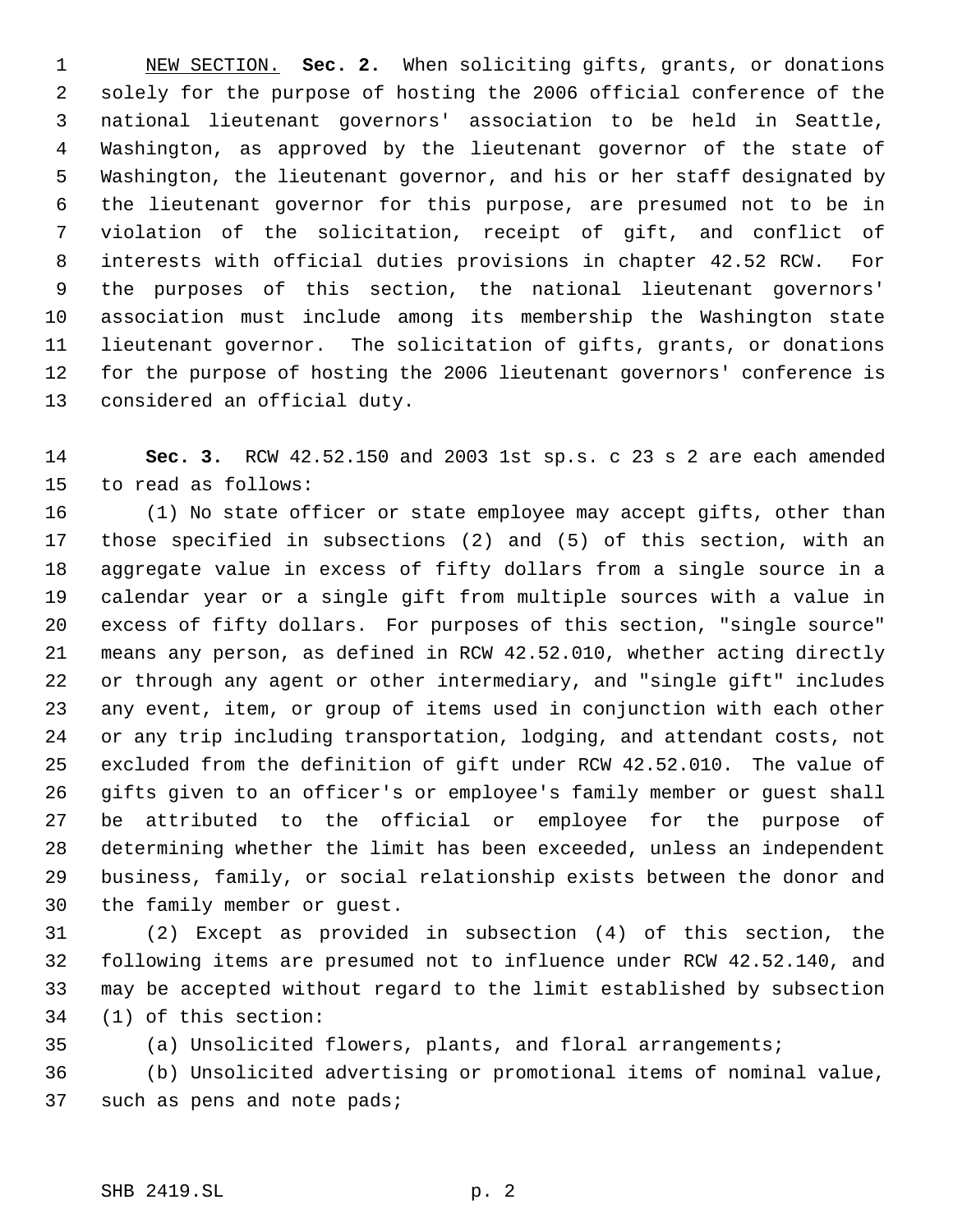(c) Unsolicited tokens or awards of appreciation in the form of a plaque, trophy, desk item, wall memento, or similar item;

 (d) Unsolicited items received by a state officer or state employee for the purpose of evaluation or review, if the officer or employee has no personal beneficial interest in the eventual use or acquisition of the item by the officer's or employee's agency;

 (e) Informational material, publications, or subscriptions related to the recipient's performance of official duties;

 (f) Food and beverages consumed at hosted receptions where attendance is related to the state officer's or state employee's official duties;

 (g) Gifts, grants, conveyances, bequests, and devises of real or personal property, or both, in trust or otherwise accepted and solicited for deposit in the legislative international trade account created in RCW 44.04.270;

 (h) Gifts, grants, conveyances, bequests, and devises of real or personal property, or both, in trust or otherwise accepted and solicited for the purpose of promoting the expansion of tourism as provided for in RCW 43.330.090;

 (i) Gifts, grants, conveyances, bequests, and devises of real or personal property, or both, solicited on behalf of a national legislative association, 2006 official conference of the national 23 lieutenant governors' association, or host committee for the purpose of hosting an official conference under the circumstances specified in RCW 42.52.820 and section 2, chapter . . ., Laws of 2006 (section 2 of this 26 act). Anything solicited or accepted may only be received by the national association or host committee and may not be commingled with 28 any funds or accounts that are the property of any person;

 (j) Admission to, and the cost of food and beverages consumed at, events sponsored by or in conjunction with a civic, charitable, governmental, or community organization; and

 (k) Unsolicited gifts from dignitaries from another state or a foreign country that are intended to be personal in nature.

 (3) The presumption in subsection (2) of this section is rebuttable and may be overcome based on the circumstances surrounding the giving and acceptance of the item.

 (4) Notwithstanding subsections (2) and (5) of this section, a state officer or state employee of a regulatory agency or of an agency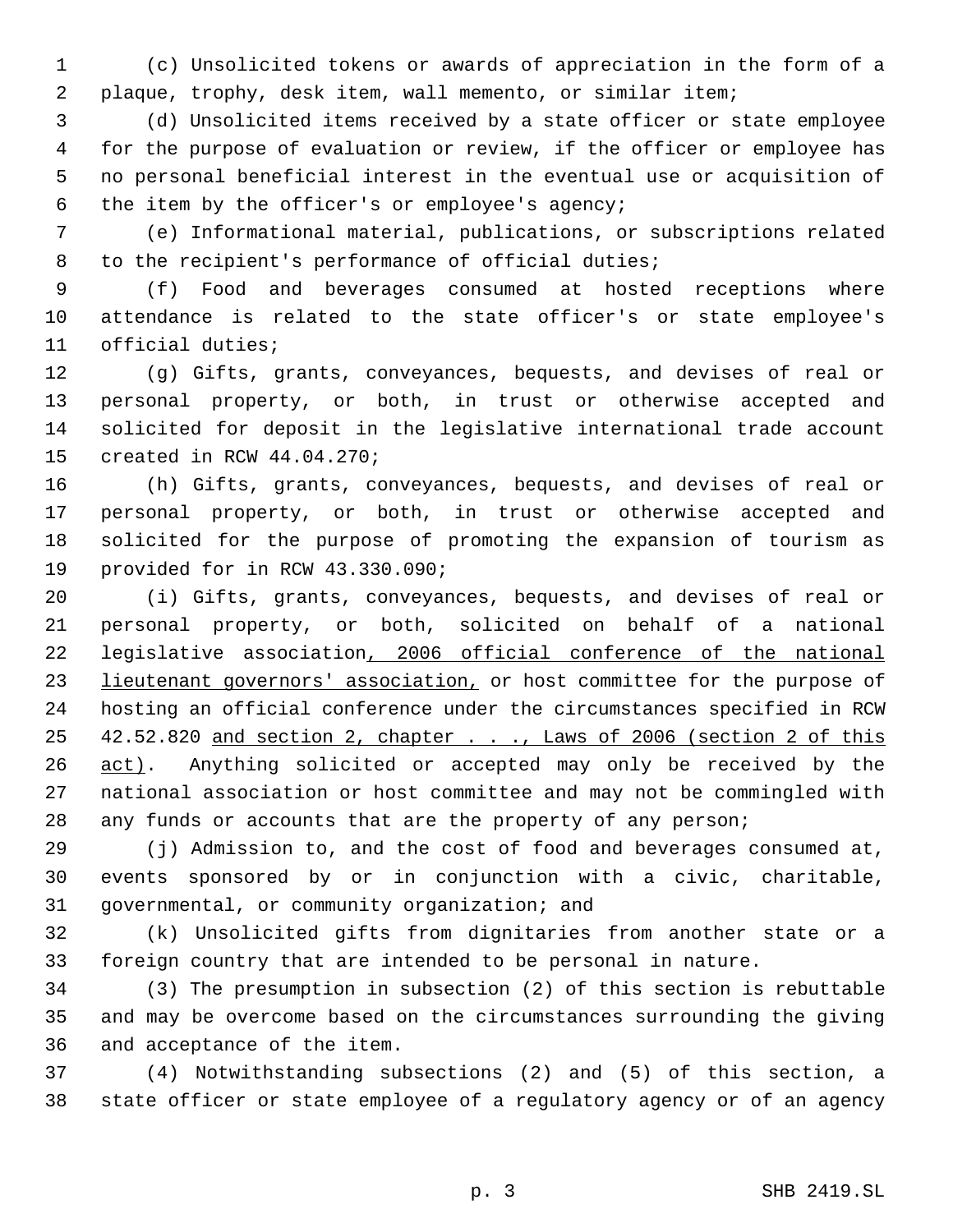that seeks to acquire goods or services who participates in those regulatory or contractual matters may receive, accept, take, or seek, directly or indirectly, only the following items from a person regulated by the agency or from a person who seeks to provide goods or services to the agency:

 (a) Unsolicited advertising or promotional items of nominal value, 7 such as pens and note pads;

 (b) Unsolicited tokens or awards of appreciation in the form of a plaque, trophy, desk item, wall memento, or similar item;

 (c) Unsolicited items received by a state officer or state employee for the purpose of evaluation or review, if the officer or employee has no personal beneficial interest in the eventual use or acquisition of 13 the item by the officer's or employee's agency;

 (d) Informational material, publications, or subscriptions related to the recipient's performance of official duties;

 (e) Food and beverages consumed at hosted receptions where attendance is related to the state officer's or state employee's official duties;

 (f) Admission to, and the cost of food and beverages consumed at, events sponsored by or in conjunction with a civic, charitable, governmental, or community organization; and

 (g) Those items excluded from the definition of gift in RCW 42.52.010 except:

 (i) Payments by a governmental or nongovernmental entity of reasonable expenses incurred in connection with a speech, presentation, appearance, or trade mission made in an official capacity;

 (ii) Payments for seminars and educational programs sponsored by a bona fide governmental or nonprofit professional, educational, trade, or charitable association or institution; and

(iii) Flowers, plants, and floral arrangements.

 (5) A state officer or state employee may accept gifts in the form of food and beverage on infrequent occasions in the ordinary course of meals where attendance by the officer or employee is related to the performance of official duties. Gifts in the form of food and beverage that exceed fifty dollars on a single occasion shall be reported as provided in chapter 42.17 RCW.